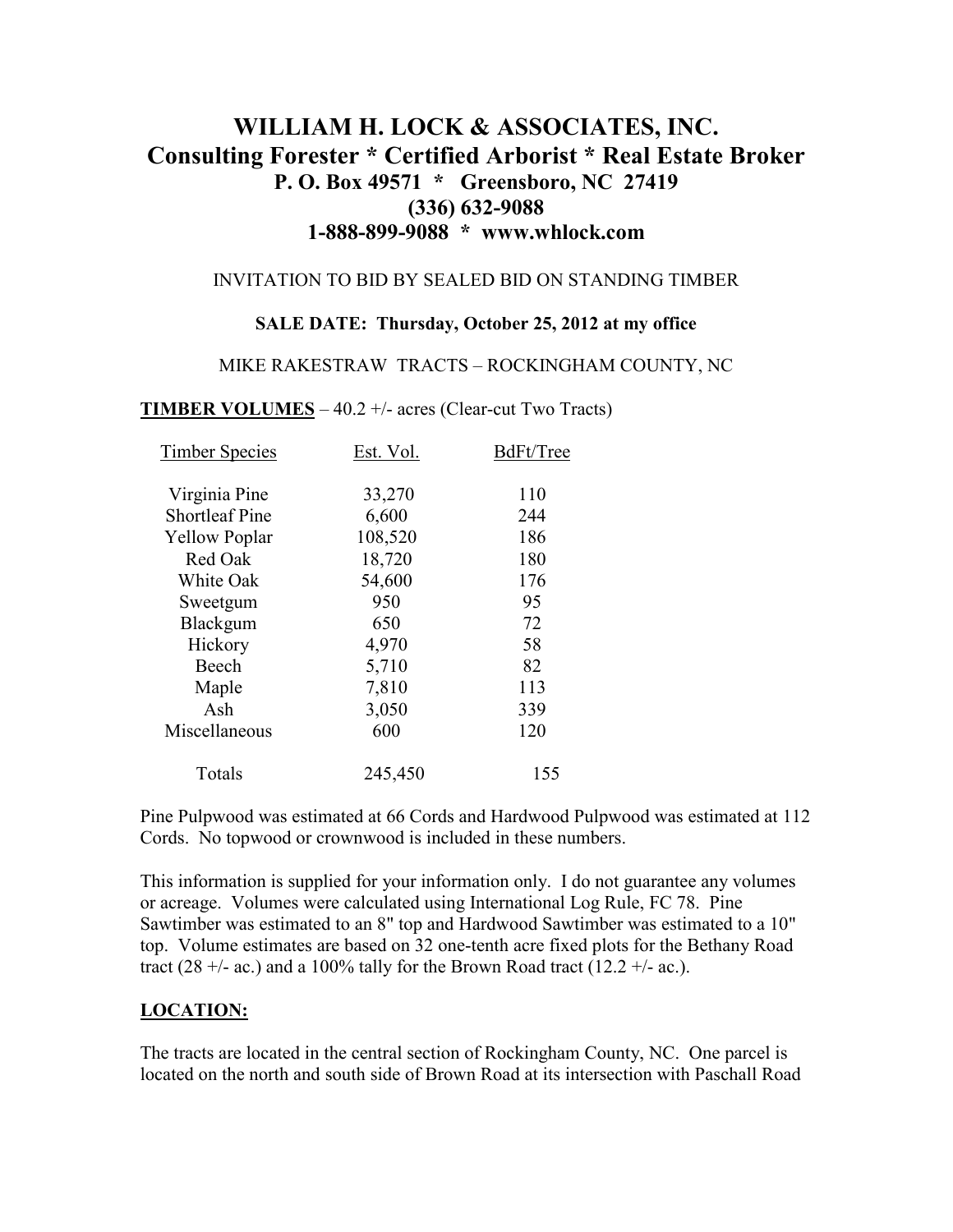Page Two Rakestraw Tracts - Timber Sale Sale Date: Thursday – October 25, 2012

and the other is located on the west side of Bethany Road just north of its intersection with NC 65. See attached location maps.

# **BIDS:**

The Rakestraw Tracts are being sold on a lump sum sealed bid basis with one bid buying both parcels. Bids will be accepted by **regular mail** if received by 5:00 pm on Wednesday, October 24, 2012 **OR** bids will be accepted by **email (whlock@whlock.com), telephone (336-632-9088), fax (336-632-9088), or in-person** at my office until 11:00 am on Thursday, October 25, 2012. At 11:00 am on Thursday, October 25, 2012 all bids received will be recorded. The successful bidder will be notified within 24 hours of the bid openings. A 10% deposit may be requested to be delivered to William H. Lock & Associates, Inc. within 72 hours of the bid opening. The balance of the sales price is to be delivered at the sale closing which should occur on or before November 15, 2012. The seller reserves the right to refuse or accept any and all bids. Seller will consider all bids. The seller will be responsible for the timber deed preparation, revenue stamps if recorded, and the forestry consultant fees. The buyer will be responsible for all other closing costs. A \$1,000 performance deposit will be payable at closing and held in a non-interest bearing trust account until satisfactory completion of logging. The performance deposit does not limit the buyer's liability.

## **PLACE OF SALE:**

The timber sale will be held at the office of William H. Lock & Associates, Inc. in Greensboro, NC. The office address is 375 S. Swing Road, Greensboro, NC 27409. Telephone and Fax: 336-632-9088; Email: whlock@whlock.com

## **CONDITIONS OF SALE**:

1. The Buyer shall have 24 months from the date of the timber deed to cut and remove all merchantable timber within the "Sale Areas". "Creek Buffers" have been marked with pink flagging and are considered "out" areas. The sale boundaries have also been marked with pink flagging. No pink flagged trees marking these boundaries and/or buffers are to be cut and no trees beyond this flagging are to be cut or damaged.

2. The Buyer shall access the tracts from Bethany Road along the woods path leading to the tract, or Brown Road and Paschall Road. All access routes will need to be installed and/or maintained according to all North Carolina Best Management Practices, Forest Practice Guidelines, and any applicable river basin or watershed rules. All roadways must remain open and passable by ordinary traffic at all times. The roadways must be left in similar condition at the completion of the harvesting operation as they were at the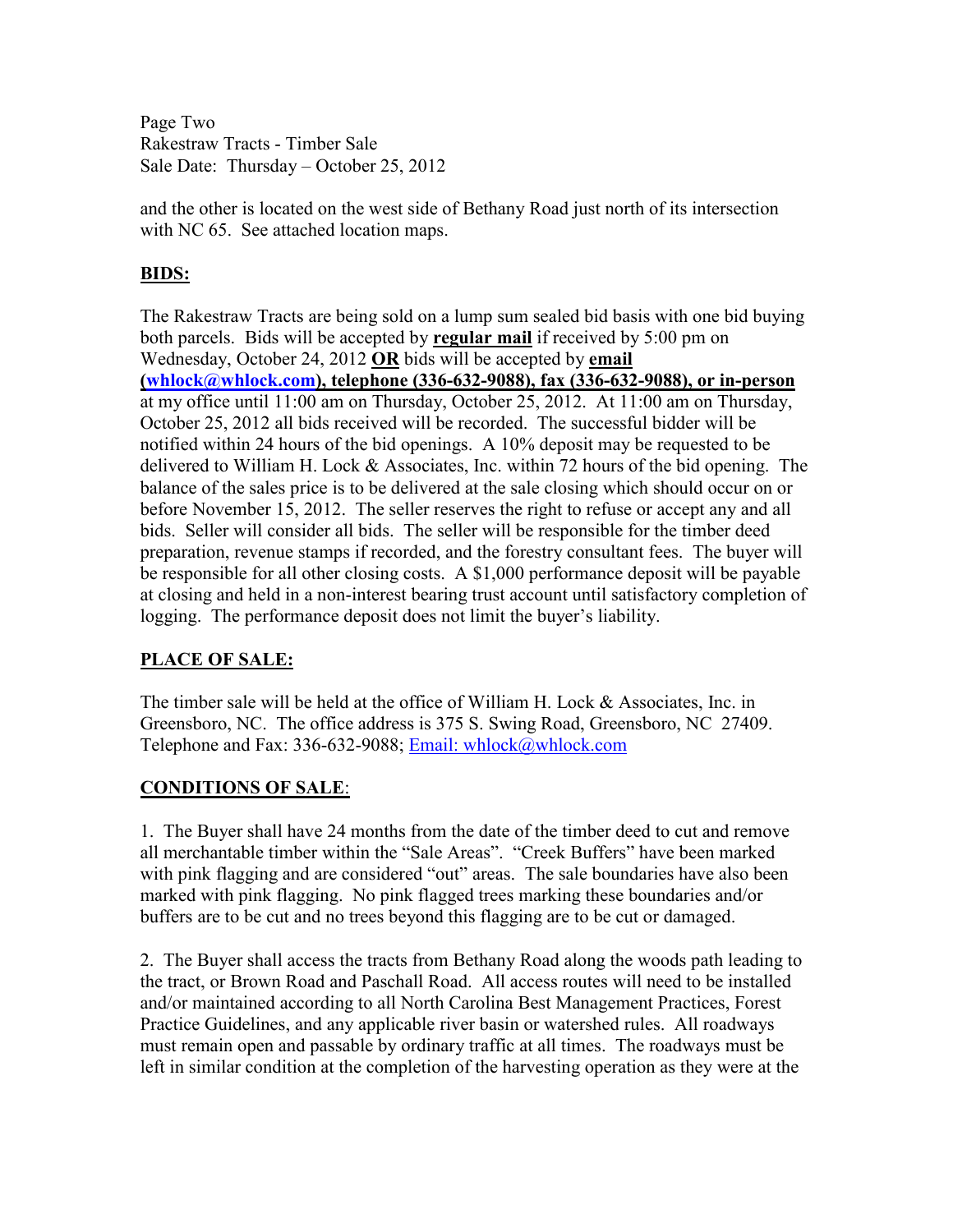Page Three Rakestraw Tracts - Timber Sale Sale Date: Thursday – October 25, 2012

beginning of the harvesting operation. Call W.H. Lock if questions concerning access routes.

3. The Buyer is responsible for maintaining a clean site. No equipment parts, trash, tires or other debris shall be left on the property. It shall be the Buyer's responsibility to clean up any hazardous material or chemical waste spills including but not limited to Diesel Fuel, Hydraulic Fluid, Machine Oil, and/or Gasoline upon the subject property. Responsibility will include any required remediation including but not limited to the removal of contaminated soils.

4. Harvesting operations must not interfere with any farming operations and farming operations must not interfere with any harvesting operations. Decking, loading or hauling will not be permitted in any existing open fields or pastures immediately adjacent to the timber unless approved by William H. Lock & Associates, Inc. If approved, open areas must be free of logging debris, smoothed when completed, and re-seeded if necessary. All loading decks and truck parking areas must be reseeded when the harvesting operation is completed.

5. The Buyer is responsible for following all Federal, State, and local regulations regarding timber harvesting activities. If required, Buyer is responsible for obtaining any necessary permits or licenses required for timber harvesting. All logging operations must conform to North Carolina Best Management Practices, Forest Practices Guidelines, and any applicable river basin or watershed rules. In the event that a non-compliance situation is identified on the tract as a result of the harvesting operation, William H. Lock & Associates, Inc. will have the express right to suspend the harvesting operation until the situation is brought into compliance. No trees or other logging debris shall be left in or across the property boundary, sale cutting lines or access roads and paths.

6. All necessary property lines and corners have been marked with pink flagging. No flagged or painted trees denoting the property and/or sale boundary shall be cut and no trees outside the boundary lines shall be cut. If trees marking the property lines or sale boundary are cut, North Carolina timber trespass laws may apply. No trees shall be cut to fall on a neighboring landowner's property or where potential damage may occur. If existing property corners are damaged or removed as a result of the harvesting operation, Buyer agrees to replace the markers at the correct surveyed location at their own expense.

7. Buyer agrees to notify William H. Lock & Associates, Inc., P. O. Box 49571, Greensboro, NC 27419 at least 3 days in advance of the beginning of the harvesting operation and at least 3 days in advance of the completion of the harvesting operation. The buyer and/or logger must complete a pre-harvest inspection with WHL & Associates prior to beginning any logging activity.